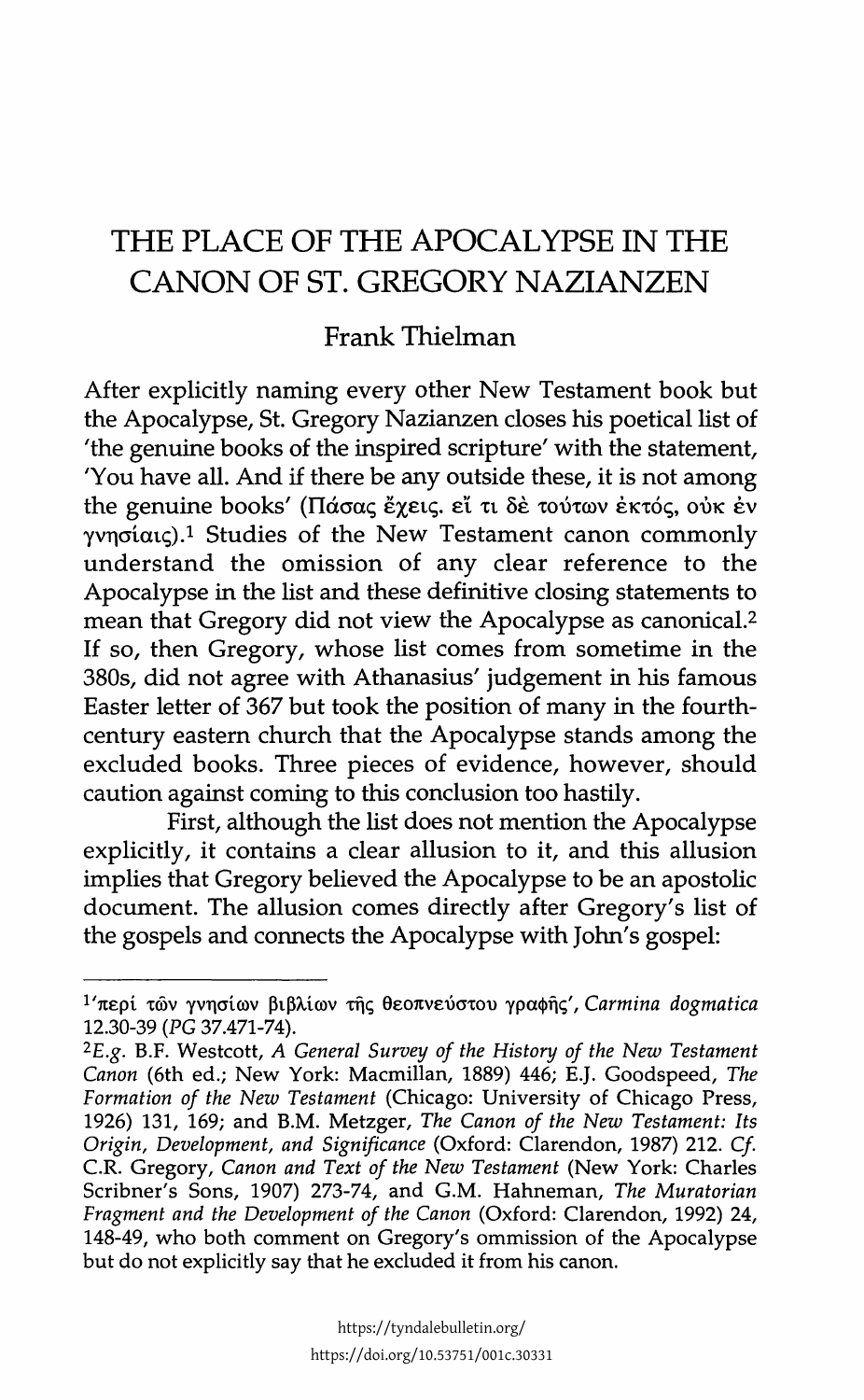Now Matthew wrote the marvelous works of Christ to the Hebrews, and Mark to Italy, Luke to the Greeks, and John, great preacher, entrant of heaven ( $o\dot{v}$ οανοφοίτης), to all.<sup>3</sup>

John enters heaven only in the Apocalypse,4 and so from this brief reference we can conclude that Gregory believed that John the apostle wrote both the fourth gospel and the Apocalypse. If Gregory considered the Apocalypse to be an apostolic document, however, it is difficult to see how he could have intended to include it in his statement at the end of the list that any work left unmentioned is not genuine  $(\gamma \gamma)$  or  $(\gamma \gamma)$ .

Second, it is possible that Gregory intended his reference to John as one who entered heaven to cover the Apocalypse. The reference closes Gregory's list of gospel writers and, if it refers to the Apocalypse, agrees with an ancient order of the New Testament books that placed the Apocalypse directly after the gospels. The Crawford Manuscript of the Peshitta (12th or 13th century), a Harclean manuscript (13th century), the New Testament commentary by Dionysius bar Salibr (12th century), the first printed edition of the Ethiopic version (16th century), and probably Codex Bezae (5th or 6th century) all locate the Apocalypse immediately after the four gospels, although not necessarily after John's gospel.<sup>5</sup> This arrangement of the order of the books may have been known to Gregory and others in the fourth century, and, if so, Gregory may have assumed that his readers would recognize that the Apocalypse had been covered by his description of the author of the fourth gospel as 'an entrant of heaven'.

Third, Gregory uses the Apocalypse in his extant writings more frequently than is often recognized. Scholars who write on the New Testament canon frequently mention the

<sup>&</sup>lt;sup>3</sup>PG 37.474. On the meaning of ούρανοφοίτης, see G.W.H. Lampe (ed.), *A Patristic Greek Lexicon* (Oxford: Clarendon, 1961) s.v. The *Lexicon* points out that John of Damascus uses the same term to describe Elijah *(de fide orthodoxa* 4 [PG 94.789]).

<sup>4</sup>Rev. 4:1-2.

<sup>5</sup>See B.M. Metzger, 'Variations in the Sequence of the Books of the New Testament', in his *Canon of the New Testament,* 295 n. 1.